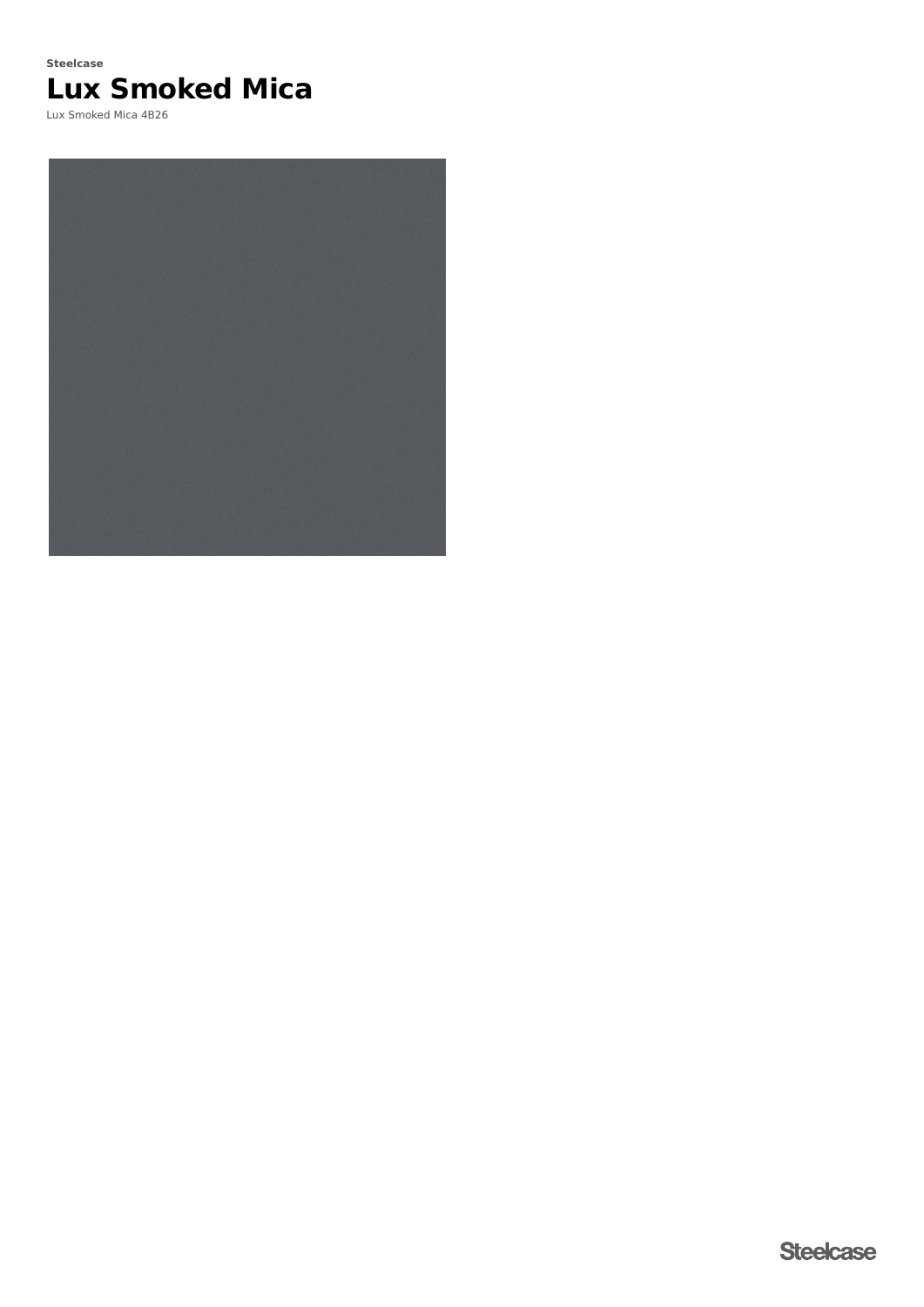#### **Lux Smoked Mica Steelcase**

### **OVERVIEW**

| <b>Material Type</b>       | Smooth Metallic Paint, Lux Coatings                           |  |  |
|----------------------------|---------------------------------------------------------------|--|--|
| Price                      | Paint 3                                                       |  |  |
| <b>Collection</b>          | Lux Coatings                                                  |  |  |
| <b>Offering</b>            | Select Surfaces                                               |  |  |
| <b>Brand</b>               | Steelcase, Steelcase Health, Coalesse, West<br>Elm, Orangebox |  |  |
| <b>Global Availability</b> | Americas, Asia Pacific                                        |  |  |
| <b>Gloss Level</b>         | Low                                                           |  |  |
|                            |                                                               |  |  |

#### **SPECS**

| <b>CHARACTERISTICS</b> |  |  |  |  |
|------------------------|--|--|--|--|
|                        |  |  |  |  |
|                        |  |  |  |  |
|                        |  |  |  |  |
|                        |  |  |  |  |